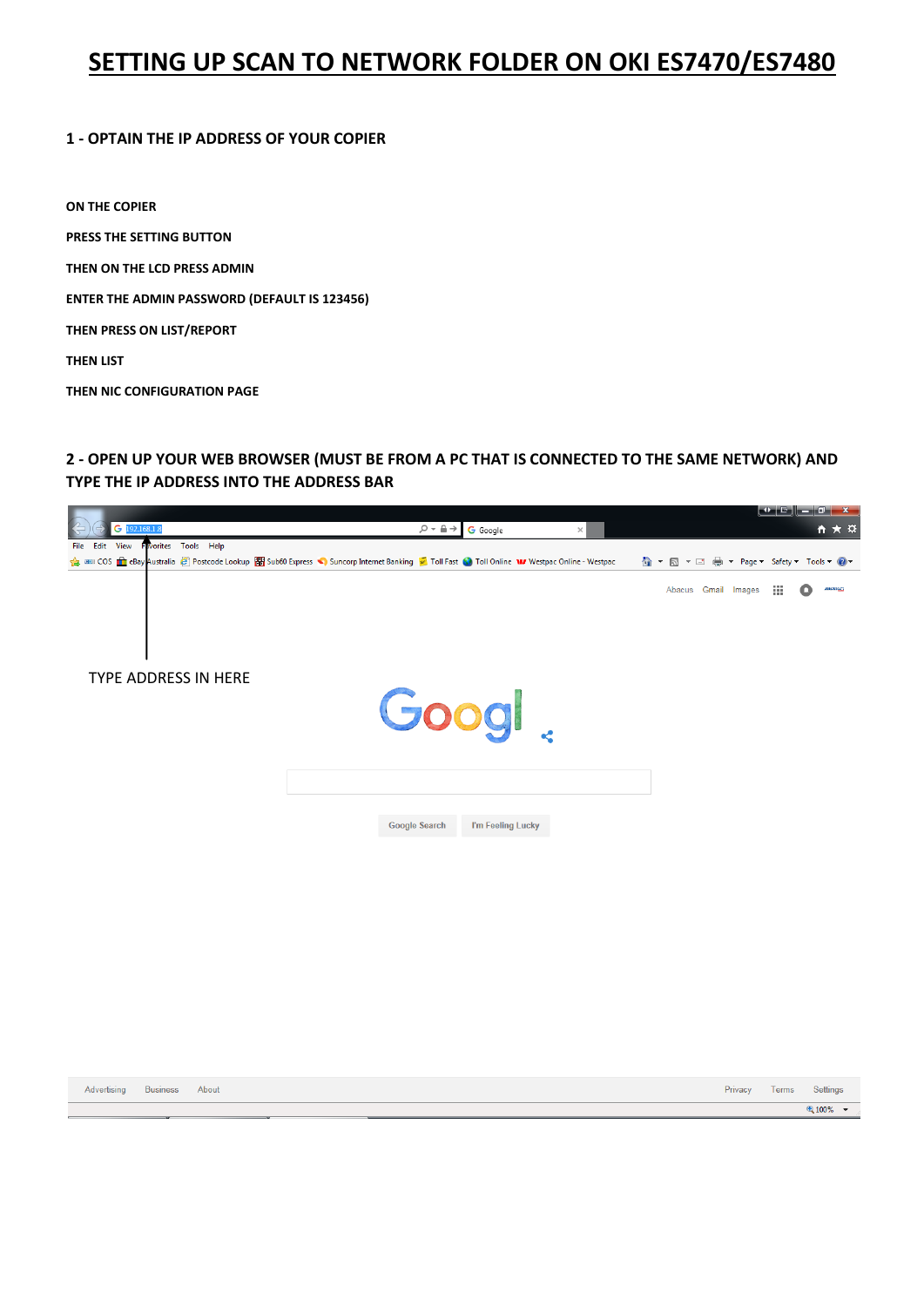## **3 - YOU WILL NOW SEE THE FOLLOWING SCREEN**

| OKI             |                       |      |                                            |                                         |                  |         |                          |          |                   |  |  |  | e-Filing<br>Login |
|-----------------|-----------------------|------|--------------------------------------------|-----------------------------------------|------------------|---------|--------------------------|----------|-------------------|--|--|--|-------------------|
| <b>Device</b>   | <b>Job Status</b>     | Logs |                                            | Registration                            |                  | Counter |                          |          |                   |  |  |  |                   |
| <b>Device</b>   |                       |      |                                            |                                         |                  |         |                          |          | REFRESH           |  |  |  |                   |
|                 |                       | и.   | <b>Device Information</b><br><b>Status</b> |                                         |                  | Alerts  |                          |          |                   |  |  |  |                   |
|                 |                       |      | Name<br>Location                           |                                         |                  |         | MFPAEB3D1                |          |                   |  |  |  |                   |
|                 |                       |      | <b>Copier Model</b>                        |                                         |                  |         | OKI ES7480 MFP           |          |                   |  |  |  |                   |
|                 |                       |      | Serial Number                              |                                         |                  |         | AK54049699               |          |                   |  |  |  |                   |
|                 |                       |      | <b>MAC Address</b>                         |                                         |                  |         | 00:80:91:AE:B3:D1        |          |                   |  |  |  |                   |
|                 |                       |      | <b>Main Memory Size</b>                    |                                         |                  | 2048 MB |                          |          |                   |  |  |  |                   |
|                 |                       |      | Page Memory Size                           |                                         |                  | 512 MB  |                          |          |                   |  |  |  |                   |
|                 |                       |      |                                            | Save as File & e-Filing Space Available |                  |         | 226306 MB                |          |                   |  |  |  |                   |
|                 |                       |      | Fax Space Available                        |                                         |                  | 943 MB  |                          |          |                   |  |  |  |                   |
|                 |                       |      | Contact Information                        |                                         |                  |         |                          |          |                   |  |  |  |                   |
|                 |                       |      | <b>Phone Number</b>                        |                                         |                  |         |                          |          |                   |  |  |  |                   |
| <b>Options</b>  |                       |      | Message                                    |                                         |                  |         |                          |          |                   |  |  |  |                   |
| Finisher<br>Fax | <b>Inner Finisher</b> |      | Alerts                                     |                                         |                  | ٠       | <b>Check Fuser Unit.</b> |          |                   |  |  |  |                   |
|                 | None                  |      |                                            |                                         |                  |         |                          |          |                   |  |  |  |                   |
| <b>Toner</b>    |                       |      | Paper                                      |                                         |                  |         |                          |          |                   |  |  |  |                   |
| Yellow(Y)       |                       | 100% | Tray                                       | <b>Size</b>                             | <b>Thickness</b> |         | Attribute                | Capacity | Level             |  |  |  |                   |
| Magenta(M)      |                       | 100% | Tray:                                      | A4                                      | Plain            |         | None                     | 530      | <b>TELEVISION</b> |  |  |  |                   |
| Cyan(C)         |                       | 100% |                                            |                                         |                  |         |                          |          |                   |  |  |  |                   |
| Black(K)        |                       | 100% |                                            |                                         |                  |         |                          |          |                   |  |  |  |                   |
|                 |                       |      |                                            |                                         |                  |         |                          |          |                   |  |  |  |                   |
|                 |                       |      |                                            |                                         |                  |         |                          |          |                   |  |  |  |                   |
|                 |                       |      |                                            |                                         |                  |         |                          |          |                   |  |  |  |                   |

**4 - CLICK ON LOGIN**

## **5 - YOU WILL GET THIS DIALOGUE BOX**

Login with your TopAccess User Name and Password.

| User Name |                 |
|-----------|-----------------|
| Password  |                 |
|           | Login<br>Cancel |
|           |                 |

**6 - ENTER THE LOGIN DETAILS (default username is admin and password is 123456) AND CLICK LOGIN**

### **7 - CLICK ON ADMINISTRATION**

| OKI            |                       |               |                                         |                  |                     |                   |                        |                      |                |
|----------------|-----------------------|---------------|-----------------------------------------|------------------|---------------------|-------------------|------------------------|----------------------|----------------|
| <b>Device</b>  | <b>Job Status</b>     | Logs          | Registration                            |                  | Counter             |                   | <b>User Management</b> |                      | Administration |
|                |                       |               |                                         |                  |                     |                   |                        |                      |                |
| <b>Device</b>  |                       |               |                                         |                  |                     |                   |                        | rэ<br><b>REFRESH</b> |                |
|                |                       |               | <b>Device Information</b>               |                  |                     |                   |                        |                      |                |
|                | -99                   | <b>Status</b> |                                         |                  | Alerts              |                   |                        |                      |                |
|                |                       | Name          |                                         |                  |                     | MFPAEB3D1         |                        |                      |                |
|                |                       | Location      |                                         |                  |                     |                   |                        |                      |                |
|                |                       |               | <b>Copier Model</b>                     |                  |                     | OKI ES7480 MFP    |                        |                      |                |
|                |                       |               | <b>Serial Number</b>                    |                  |                     | AK54049699        |                        |                      |                |
|                |                       |               | <b>MAC Address</b>                      |                  |                     | 00:80:91:AE:B3:D1 |                        |                      |                |
|                |                       |               | Main Memory Size                        |                  | 2048 MB             |                   |                        |                      |                |
|                |                       |               | Page Memory Size                        |                  | 512 MB              |                   |                        |                      |                |
|                |                       |               | Save as File & e-Filing Space Available |                  |                     | 226306 MB         |                        |                      |                |
|                |                       |               | Fax Space Available                     |                  | 943 MB              |                   |                        |                      |                |
|                |                       |               | <b>Contact Information</b>              |                  |                     |                   |                        |                      |                |
|                |                       |               | <b>Phone Number</b>                     |                  |                     |                   |                        |                      |                |
| <b>Options</b> |                       | Message       |                                         |                  |                     |                   |                        |                      |                |
| Finisher       | <b>Inner Finisher</b> | <b>Alerts</b> |                                         |                  | • Check Fuser Unit. |                   |                        |                      |                |
| Fax            | None                  |               |                                         |                  |                     |                   |                        |                      |                |
| <b>Toner</b>   |                       | Paper         |                                         |                  |                     |                   |                        |                      |                |
| Yellow(Y)      | 100%                  | Tray          | Size                                    | <b>Thickness</b> |                     | Attribute         | Capacity               | Level                |                |
| Magenta(M)     | 100%                  | Tray 1        | A4                                      | Plain            |                     | None              | 530                    |                      |                |
| Cyan(C)        | 100%                  |               |                                         |                  |                     |                   |                        |                      |                |
| Black(K)       | 100%                  |               |                                         |                  |                     |                   |                        |                      |                |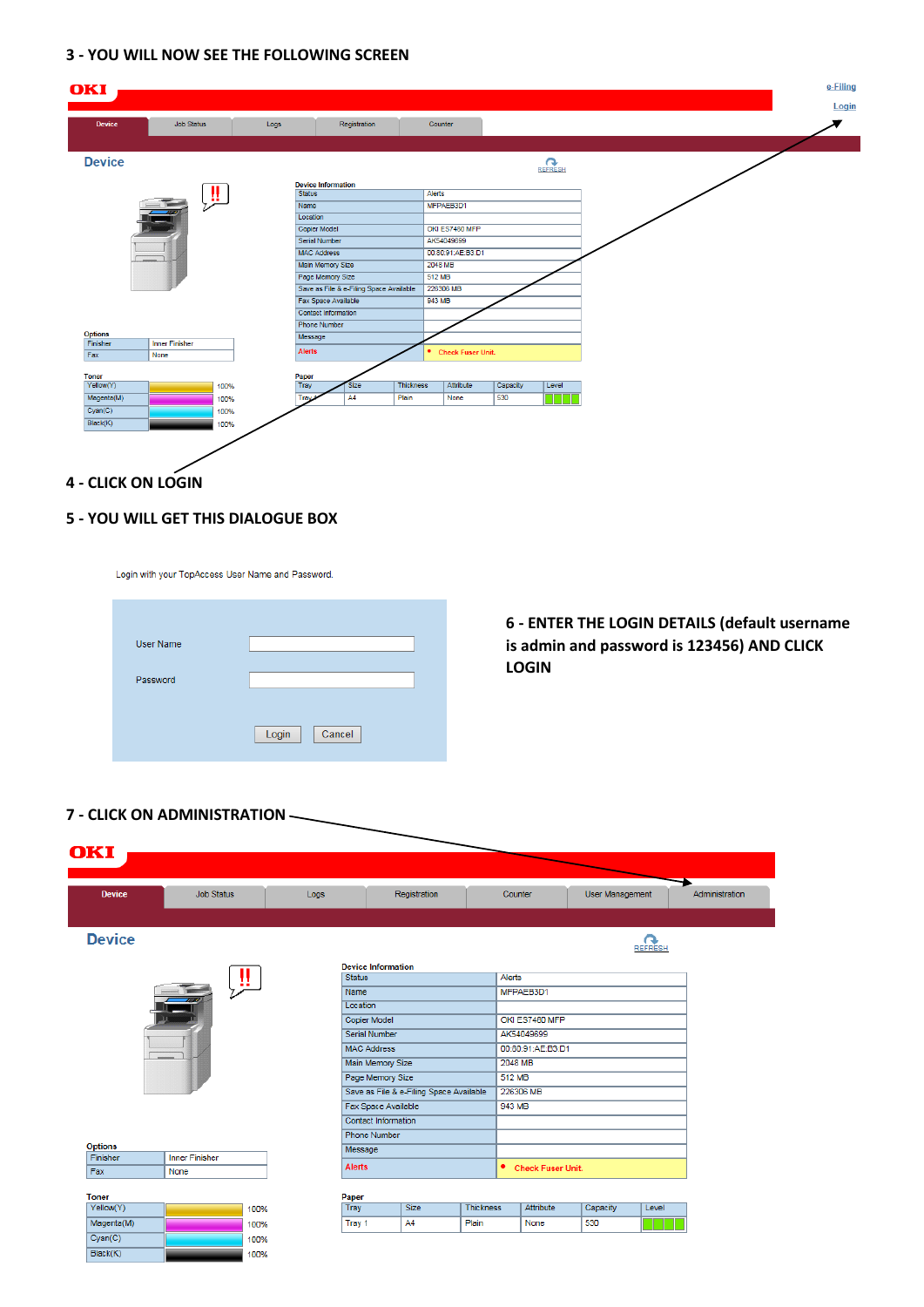## **8 - CLICK ON SAVE AS FILE**

| OKI                                                 |                                                   |             |                             |         |                                                    |                             | e-Filing<br>Logout |
|-----------------------------------------------------|---------------------------------------------------|-------------|-----------------------------|---------|----------------------------------------------------|-----------------------------|--------------------|
| Device                                              | <b>Job Status</b>                                 | Logs        | Registration                | Counter | <b>User Management</b>                             | Administration              |                    |
| <b>Setup</b>                                        | Security                                          | Maintenance | Registration                |         | <b>AirPrint</b>                                    |                             |                    |
| <b>Setup</b><br>Save<br>Cancel                      | General   Network   Copier   Save as file   Email | InternetFax | Printer/e-Filing<br>Printer |         | Print Service   ICC Profile   Print Data Converter | <b>EWB</b>   ODCA   Version |                    |
| <b>General Setting</b><br><b>Device Information</b> |                                                   |             |                             |         |                                                    |                             |                    |
| Name                                                |                                                   |             | MFPAEB3D1                   |         |                                                    |                             |                    |
| <b>Copier Model</b>                                 |                                                   |             | OKI ES7480 MFP              |         |                                                    |                             |                    |
| <b>Serial Number</b>                                |                                                   |             | AK54049699                  |         |                                                    |                             |                    |
| <b>MAC Address</b>                                  |                                                   |             | 00:80:91:AE:B3:D1           |         |                                                    |                             |                    |
|                                                     | Save as File & e-Filing Space Available           |             | 226306 MB                   |         |                                                    |                             |                    |
| Fax Space Available                                 |                                                   |             | 943 MB                      |         |                                                    |                             |                    |
| <b>Data Cloning Function</b>                        |                                                   |             | Enable $\vee$               |         |                                                    |                             |                    |
| <b>USB Direct Print</b>                             |                                                   |             | Enable V                    |         |                                                    |                             |                    |
| Location                                            |                                                   |             |                             |         |                                                    |                             |                    |
| Geo Location                                        |                                                   |             | geo:90,180                  |         |                                                    |                             |                    |
| <b>Contact Information</b>                          |                                                   |             |                             |         |                                                    |                             |                    |
| Service Phone Number                                |                                                   |             |                             |         |                                                    |                             |                    |
| Administrative Message                              |                                                   |             |                             |         |                                                    |                             |                    |
| <b>Functions</b>                                    |                                                   |             |                             |         |                                                    |                             |                    |
| Save as Local HDD                                   |                                                   |             | Enable V                    |         |                                                    |                             |                    |
| e-Filing                                            |                                                   |             | Enable V                    |         |                                                    |                             |                    |
| Email Send                                          |                                                   |             | Enable $\vee$               |         |                                                    |                             |                    |
| Save as FTP                                         |                                                   |             | Enable V                    |         |                                                    |                             |                    |
| Save as FTPS                                        |                                                   |             | Enable V                    |         |                                                    |                             |                    |
| Save to USB Media                                   |                                                   |             | Enable V                    |         |                                                    |                             |                    |
|                                                     |                                                   |             |                             | Top     | <b>Help</b>                                        |                             |                    |
|                                                     |                                                   |             |                             |         |                                                    |                             | ● 100% ▼           |

## **9 - NEXT STEP HAS TO BE DONE IN TWO PARTS AS YOU WILL NEED TO SCROLL DOWN**

| Save as file Setting                                                                                                        |                                                                                                                 |                                   |
|-----------------------------------------------------------------------------------------------------------------------------|-----------------------------------------------------------------------------------------------------------------|-----------------------------------|
| <b>Local Storage Path</b>                                                                                                   |                                                                                                                 |                                   |
| <b>Storage Path</b>                                                                                                         | <b>FILE SHARE</b>                                                                                               | <b>10 - CHANGE TO THIS OPTION</b> |
| Send scanned documents to a sub folder in the storage path.<br>TemplateName)                                                | (The sub folders will be named after the associated template and will be of the format: Greup Number-GroupName- |                                   |
| Send scanned documents directly to the storage path.                                                                        |                                                                                                                 | <b>11 - CHANGE TO THIS OPTION</b> |
| <b>Storage Maintenance</b>                                                                                                  |                                                                                                                 |                                   |
| $\bigcirc$ Do not delete documents automatically                                                                            |                                                                                                                 |                                   |
| Delete documents after 30                                                                                                   | day(s)                                                                                                          |                                   |
| <b>Destination</b>                                                                                                          |                                                                                                                 | <b>12 - CHANGE TO THIS OPTION</b> |
| <b>E</b> Do not allow any network folder to be used as a destination                                                        |                                                                                                                 |                                   |
| O Use Network Folder Destination                                                                                            |                                                                                                                 |                                   |
| Default file path                                                                                                           | Use local folder V                                                                                              |                                   |
| <b>Folder Name</b>                                                                                                          |                                                                                                                 | <b>13 - YOU CAN NOW CHANGE</b>    |
| <b>Folder Name Setting</b>                                                                                                  | <b>Disable</b><br>$\check{ }$                                                                                   | THIS TO REMOTE 1                  |
| Format                                                                                                                      |                                                                                                                 |                                   |
| File Name Format(*)                                                                                                         | [FileName]-[Date]-[Page] V                                                                                      |                                   |
| Date Format(")                                                                                                              | [YYYY][MM][DD][HH][mm][SS]                                                                                      |                                   |
| Page Number Format(*)                                                                                                       | 4digits $\vee$                                                                                                  | <b>14 - CHANGE TO THIS OPTION</b> |
| Sub ID Format                                                                                                               | AUTO V                                                                                                          |                                   |
| *These settings are applied to the file attached to Email.                                                                  |                                                                                                                 |                                   |
| <b>Single Page Data Saving Directory</b>                                                                                    |                                                                                                                 |                                   |
| Save under a subfolder                                                                                                      |                                                                                                                 | <b>15 - CHANGE TO THIS OPTION</b> |
| $\bigcirc$ Save without creating a subfolder $\blacktriangleleft$                                                           |                                                                                                                 |                                   |
| <b>File Composition(*)</b>                                                                                                  |                                                                                                                 |                                   |
| Scanning 1 page makes 1 file. (2-sided originals become 2 files.)                                                           |                                                                                                                 |                                   |
|                                                                                                                             | $\bigcirc$ Make to the file like a scanned manuscript. (2-sided originals become 1 files.)                      |                                   |
| When making a single page file, this setting is applied.                                                                    |                                                                                                                 | <b>16 - CHANGE TO THIS OPTION</b> |
| This setting is applied to the file attached to an Email.<br>User Name and Password at User Authentication for Save as File |                                                                                                                 |                                   |
|                                                                                                                             |                                                                                                                 |                                   |
| User name and password of the device                                                                                        |                                                                                                                 |                                   |
| O Login User Name and Password                                                                                              | (Template registration User Name and Password is prioritized to expand template)                                |                                   |
| O Login User Name and Password                                                                                              | (Login User Name and Password is prioritized to expand template)                                                |                                   |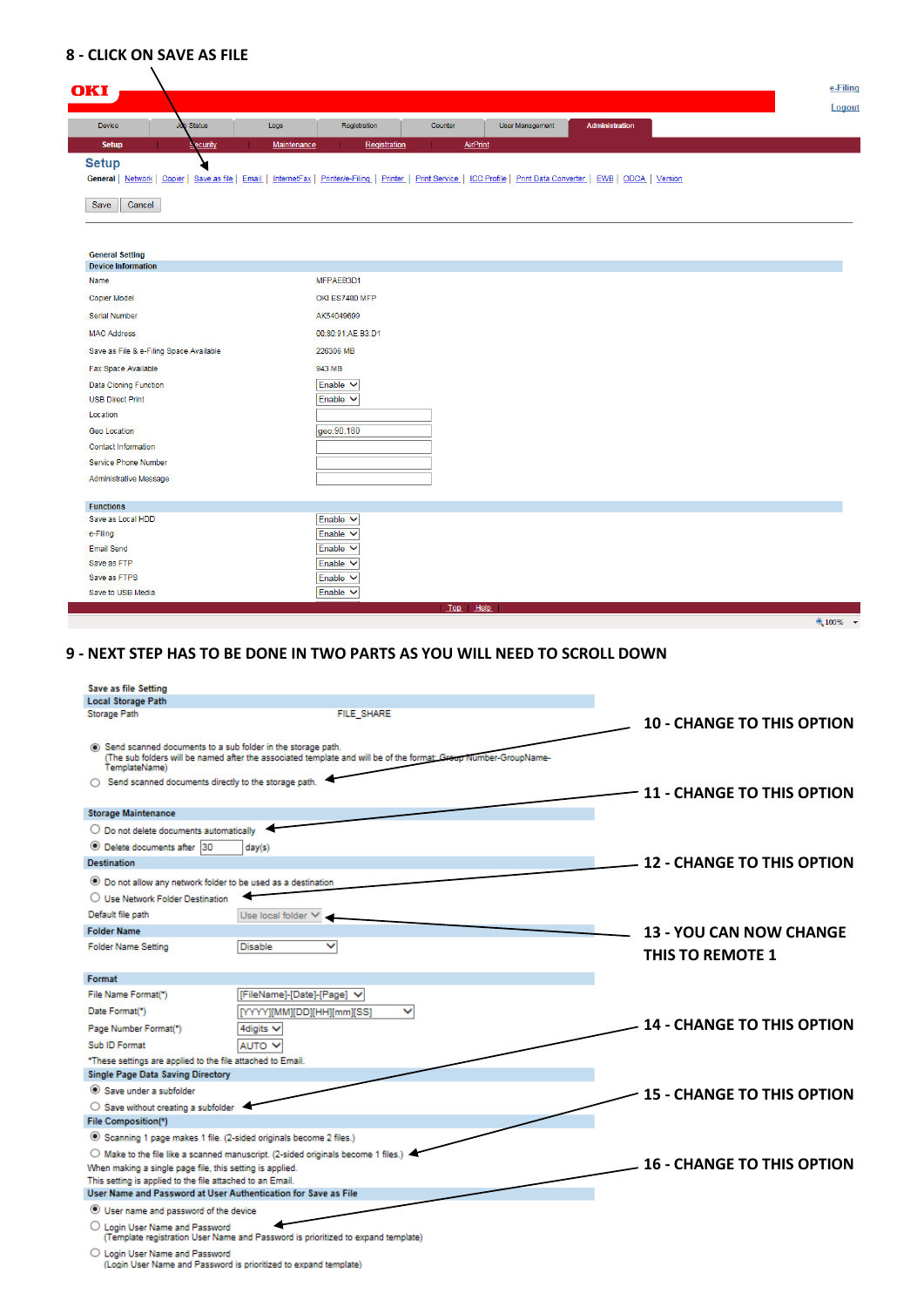| <b>Searching Interval</b>      |                                                                                         |                                   |
|--------------------------------|-----------------------------------------------------------------------------------------|-----------------------------------|
| <b>Deleting Expired File</b>   | 12<br>Hour(s)                                                                           |                                   |
|                                | This setting is applied to the e-Filing document.                                       | <b>17 - CHANGE TO THIS OPTION</b> |
|                                | <b>Remote 1 and Remote 2 Settings</b>                                                   |                                   |
| $\sqrt{ }$ Remote 1            | Allow the following network folder to be used as a destination<br>Remote Setting List   |                                   |
|                                | Protocol ® SMB O FTP O FTPS O NetWare IPX/SPX O NetWare TCP/IP                          |                                   |
|                                | Server Name                                                                             |                                   |
|                                | Port Number(Command) -                                                                  |                                   |
|                                | Network Path                                                                            |                                   |
|                                | Login User Name                                                                         |                                   |
|                                | Retype Password<br>Password                                                             |                                   |
|                                | $\bigcirc$ Allow user to select network folder to be used as a destination              |                                   |
| $\blacktriangleright$ Remote 2 | . Allow the following network folder to be used as a destination<br>Remote Setting List | <b>-18 - UNTICK THIS OPTION</b>   |
|                                | Protocol SMB O FTP O FTPS O NetWare IPX/SPX O NetWare TCP/IP                            |                                   |
|                                | Server Name                                                                             |                                   |
|                                | Port Number(Command) -                                                                  |                                   |
|                                |                                                                                         |                                   |
|                                | Network Path                                                                            |                                   |
|                                | Login User Name                                                                         |                                   |
|                                | Retype Password<br>Password                                                             |                                   |
|                                | $\bigcirc$ Allow user to select network folder to be used as a destination              |                                   |
| <b>N/W-Fax Destination</b>     |                                                                                         |                                   |
|                                | ● Do not allow any network folder to be used as a destination                           |                                   |
|                                | ○ Use Network Folder Destination                                                        |                                   |
| <b>N/W-Fax Folder</b>          |                                                                                         |                                   |
|                                | Protocol . SMB O FTP O FTPS O NetWare IPX/SPX O NetWare TCP/IP                          |                                   |
|                                | <b>Server Name</b>                                                                      |                                   |
|                                | Port Number(Command) -                                                                  |                                   |
|                                | Network Path                                                                            |                                   |
|                                | Login User Name                                                                         |                                   |
|                                |                                                                                         |                                   |
|                                | Retype Password<br>Password                                                             |                                   |

## **19 - UP THE TOP OF THE PAGE YOU WILL HAVE THIS - CLICK SAVE**

| Setup                                                                                                                                                                    |  |  |
|--------------------------------------------------------------------------------------------------------------------------------------------------------------------------|--|--|
| General   Network   Copjer   Save as file   Email   InternetFax   Printer/e-Filing   Printer   Print Service   ICC Profile   Print Data Converter   EWB   ODCA   Version |  |  |
| Save Cancel                                                                                                                                                              |  |  |
|                                                                                                                                                                          |  |  |

## **20 - WHEN IT ASKS IF YOU ARE SURE CLICK OK**

## **21 - UP THE TOP OF THE PAGE YOU WILL HAVE THIS - CLICK ON REGISTRATION**

| OKI          |            |             |              |                 |                                                                                                                                                                |                       |  |
|--------------|------------|-------------|--------------|-----------------|----------------------------------------------------------------------------------------------------------------------------------------------------------------|-----------------------|--|
| Device       | Job Status | Logs        | Registration | Counter         | User Management                                                                                                                                                | <b>Administration</b> |  |
| <b>Setup</b> | Security   | Maintenance | Registration | <b>AirPrint</b> |                                                                                                                                                                |                       |  |
| <b>Setup</b> |            |             |              |                 | General   Network   Copier   Save as file   Email   InternetFax   Printer/e-Filing   Print Service   ICC Profile   Print Data Converter   EWB   ODCA   Version |                       |  |

Save Cancel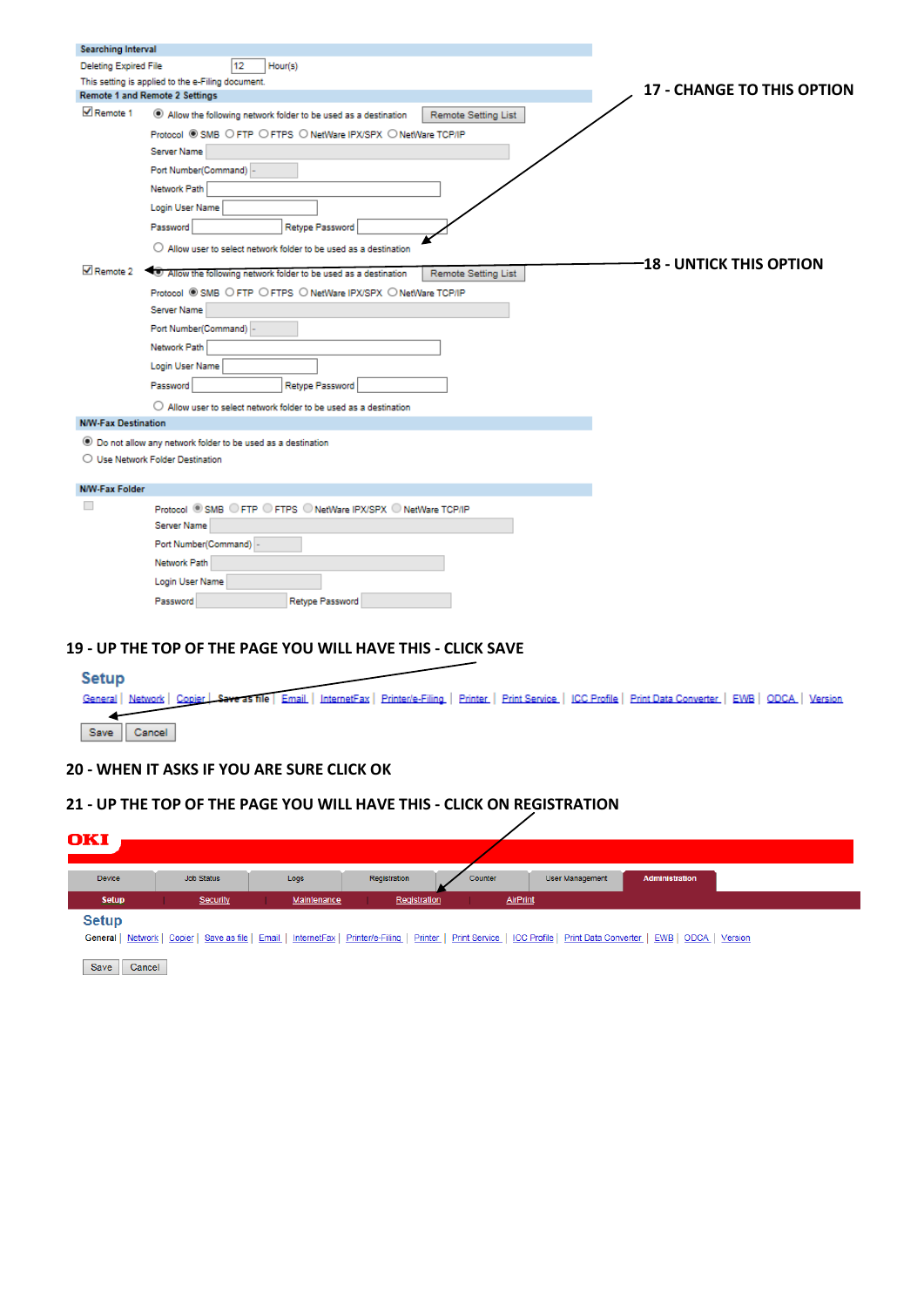## **22 - CLICK HERE**

#### **OKI** Job Status Devic Logs Registration Counter | User Management Administration Setu Security Maintenance Registration **AirPrint Registration** Public Template | Public Menu | InternetFAX Received Forward Reset No.<br>Public Name<br>Public Template Groups User Name Panel View | List view Please click a template picture to edit. Jump to 1-6 7-12 13-18 19-24 25-30 31-36 37-42 43-48 49-54 55-60

#### Templates 1-6

|    | Undefined | ÷ |  | Undefined |
|----|-----------|---|--|-----------|
|    | Undefined |   |  | Undefined |
| 13 | Undefined | а |  | Undefined |
|    | Undefined |   |  | Undefined |
| 5  | Undefined | 6 |  | Undefined |
|    | Undefined |   |  | Undefined |

Go to top of this page

### Templates 7-12

Go to top of this page

## **23 - CLICK ON SCAN AND THEN SAVE AS FILE**



**24 - THEN CLICK ON SELECT AGENT**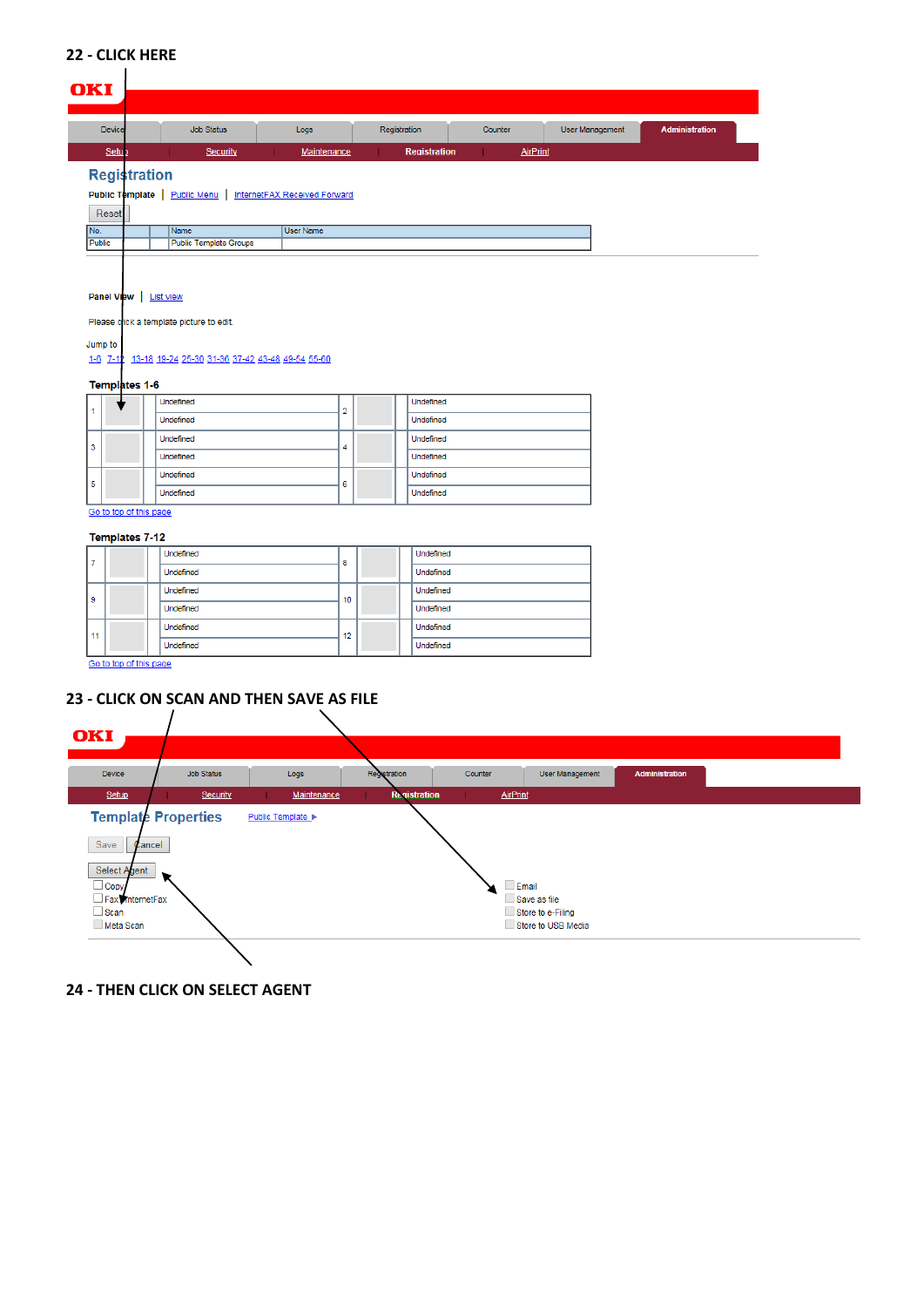## **25 - CLICK ON PANEL SETTING TO CHANGE THE NAME TO SOMETHING UNIQUE IF YOU ARE SETTING UP MULTIPLE SCAN TO FILE PROFILES - YOU NORMALLY ONLY CHANGE CAPTION 2**

| <b>User Management</b><br><b>Administration</b><br>Device<br>Job Status<br>Logs<br>Registration<br>Counter<br>Setup<br>Maintenance<br><b>Registration</b><br><b>AirPrint</b><br>Security<br>Public Template<br>Save<br>Cancel<br>Select Agent<br>$\Box$ Email<br>$\Box$ Copy<br>$\sqrt{\phantom{a}}$ Save as file<br>Fax / InternetFax<br>$\sqrt{\ }$ Scan<br>Store to e-Filing<br>Store to USB Media<br>Meta Scan<br><b>Panel Setting</b><br>슧<br><b>SCAN TO</b><br><b>FILE</b><br><b>Disable</b><br>Save as file Setting<br>PDF(Multi)<br><b>Disable</b><br>WIFPAEB3D1\FILE_SHARE<br>DOCDDMMYY(DDMMYY is a date)<br><b>Scan Setting</b><br>OFF<br>Single<br>A<br>A<br><b>Black</b><br>200dpi<br>Text | OKI                                       |  |          |  |
|--------------------------------------------------------------------------------------------------------------------------------------------------------------------------------------------------------------------------------------------------------------------------------------------------------------------------------------------------------------------------------------------------------------------------------------------------------------------------------------------------------------------------------------------------------------------------------------------------------------------------------------------------------------------------------------------------------|-------------------------------------------|--|----------|--|
| Picture<br>Caption1<br>Caption <sub>2</sub><br><b>User Name</b><br>Automatic Start<br><b>File Format</b><br>Encryption<br><b>Destination</b><br><b>File Name</b><br>Preview<br>Single/2-Sided Scan<br>Rotation<br><b>Color Mode</b><br>Resolution<br>Compression<br><b>Original Mode</b>                                                                                                                                                                                                                                                                                                                                                                                                               |                                           |  |          |  |
| <b>Template Properties</b><br>Notification                                                                                                                                                                                                                                                                                                                                                                                                                                                                                                                                                                                                                                                             |                                           |  |          |  |
|                                                                                                                                                                                                                                                                                                                                                                                                                                                                                                                                                                                                                                                                                                        |                                           |  |          |  |
|                                                                                                                                                                                                                                                                                                                                                                                                                                                                                                                                                                                                                                                                                                        |                                           |  |          |  |
|                                                                                                                                                                                                                                                                                                                                                                                                                                                                                                                                                                                                                                                                                                        |                                           |  |          |  |
|                                                                                                                                                                                                                                                                                                                                                                                                                                                                                                                                                                                                                                                                                                        |                                           |  |          |  |
|                                                                                                                                                                                                                                                                                                                                                                                                                                                                                                                                                                                                                                                                                                        |                                           |  |          |  |
|                                                                                                                                                                                                                                                                                                                                                                                                                                                                                                                                                                                                                                                                                                        |                                           |  |          |  |
|                                                                                                                                                                                                                                                                                                                                                                                                                                                                                                                                                                                                                                                                                                        |                                           |  |          |  |
|                                                                                                                                                                                                                                                                                                                                                                                                                                                                                                                                                                                                                                                                                                        |                                           |  |          |  |
|                                                                                                                                                                                                                                                                                                                                                                                                                                                                                                                                                                                                                                                                                                        |                                           |  |          |  |
|                                                                                                                                                                                                                                                                                                                                                                                                                                                                                                                                                                                                                                                                                                        |                                           |  |          |  |
|                                                                                                                                                                                                                                                                                                                                                                                                                                                                                                                                                                                                                                                                                                        |                                           |  |          |  |
|                                                                                                                                                                                                                                                                                                                                                                                                                                                                                                                                                                                                                                                                                                        |                                           |  |          |  |
|                                                                                                                                                                                                                                                                                                                                                                                                                                                                                                                                                                                                                                                                                                        |                                           |  |          |  |
|                                                                                                                                                                                                                                                                                                                                                                                                                                                                                                                                                                                                                                                                                                        |                                           |  |          |  |
|                                                                                                                                                                                                                                                                                                                                                                                                                                                                                                                                                                                                                                                                                                        |                                           |  |          |  |
|                                                                                                                                                                                                                                                                                                                                                                                                                                                                                                                                                                                                                                                                                                        |                                           |  |          |  |
|                                                                                                                                                                                                                                                                                                                                                                                                                                                                                                                                                                                                                                                                                                        |                                           |  | Top Help |  |
|                                                                                                                                                                                                                                                                                                                                                                                                                                                                                                                                                                                                                                                                                                        | <b>26 - CLICK ON SAVE AS FILE SETTING</b> |  |          |  |

| <b>Save as file Setting</b> |                                                                                                                                                                                                                                                                                                                                 |                                                         |
|-----------------------------|---------------------------------------------------------------------------------------------------------------------------------------------------------------------------------------------------------------------------------------------------------------------------------------------------------------------------------|---------------------------------------------------------|
| Cancel<br>Save              |                                                                                                                                                                                                                                                                                                                                 | - 27 - CHANGE TO PDF (SINGLE)                           |
| File Format                 | PDF(Multi)<br>◡                                                                                                                                                                                                                                                                                                                 |                                                         |
| <b>Encryption</b>           | $\Box$ Encryption<br>Retype Password<br><b>User Password</b><br><br><br>Master Password <b>December 1999</b><br>Retype Password <b>December of CASS</b><br>128-bit AES V<br><b>Encryption Level</b><br>Authority<br>$P$ rinting<br>Change of Documents<br>Content Copying or Extraction<br>Content Extraction for accessibility | <b>28 - UNTICK THIS BOX AND TICK</b><br><b>REMOTE 1</b> |
|                             | Select following 2 items<br>V Use local folder<br>Storage Path : WEPAEB3D1\FILE_SHARE<br>Remote 1<br>П<br>Use Administrator Setting<br>Drotonol :                                                                                                                                                                               |                                                         |